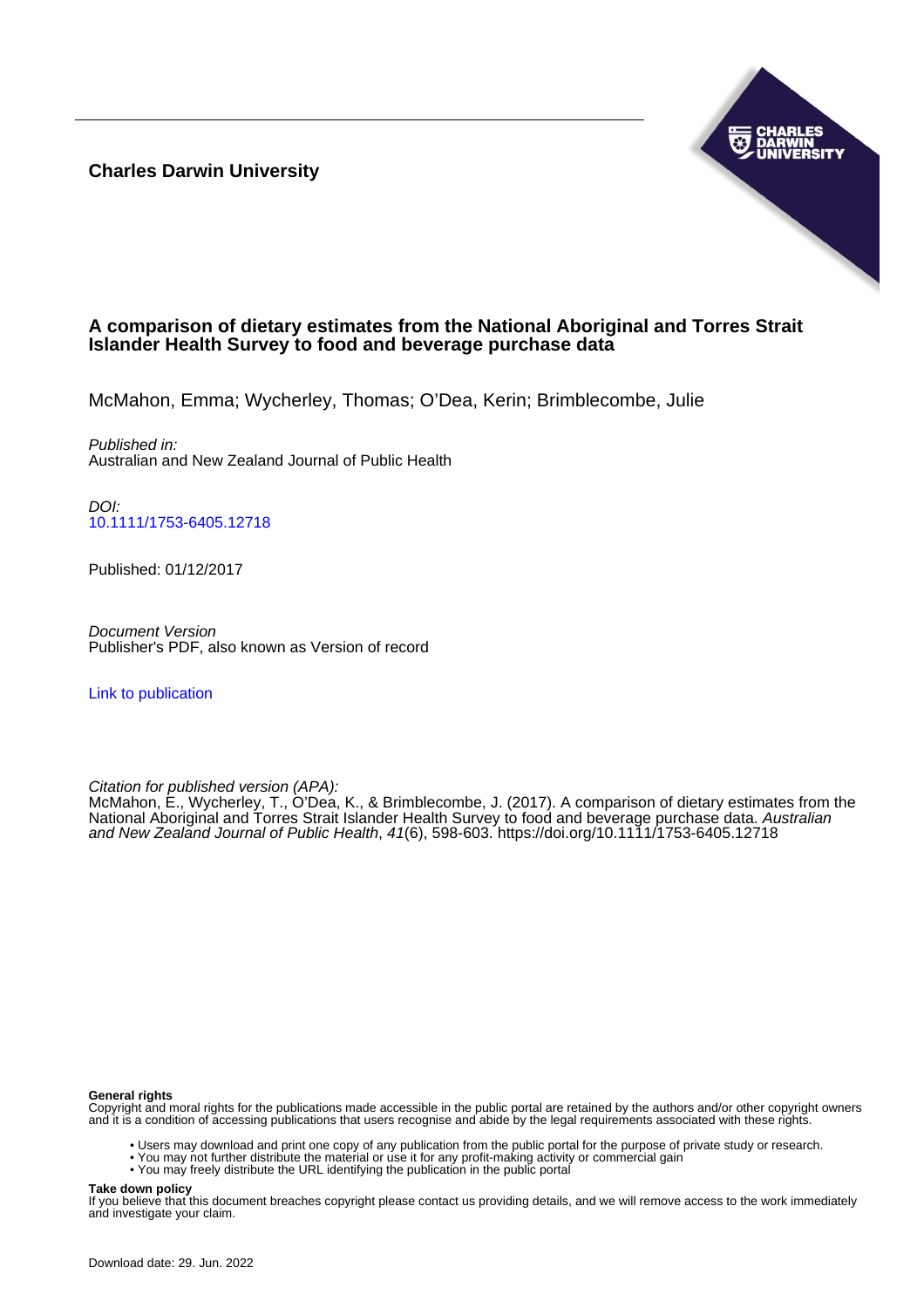# **A comparison of dietary estimates from the National Aboriginal and Torres Strait Islander Health Survey to food and beverage purchase data**

**Emma McMahon,1,2 Thomas Wycherley,1,2 Kerin O'Dea,2 Julie Brimblecombe1**

**Poor diet is a major contributor to**<br>the disproportionate burden of<br>preventable illness and chronic di<br>experienced by Indigenous Australians.<sup>1</sup> oor diet is a major contributor to the disproportionate burden of preventable illness and chronic disease Until recently, in-depth information about the dietary intake of this population has been lacking. In 2012–13, the National Aboriginal and Torres Strait Islander Nutrition and Physical Activity Survey (NATSINPAS) was conducted by the Australian Bureau of Statistics (ABS). The NATSINPAS survey, which collected food and beverage intake information using 24-hour dietary recalls, was the first to examine dietary intake information specific to the Indigenous Australian population at a national level.2

The findings of the NATSINPAS are valuable for their potential to inform food and nutrition policy and programs; however, there are some key limitations and gaps in the data. Energy under-reporting, misreporting and reporting bias are common issues of collecting self-reported dietary intake data,3-7 and additional challenges can be present when working cross-culturally. In the Indigenous Australian population, these include language barriers (with English often being a second, third or fourth language), low literacy and/or numeracy levels, cultural norms (such as reluctance to respond to direct questioning or to questioning of individual behaviour, fear of shame, and cultural law regarding communication between individuals), different perceptions of time and/or low acceptance of the value of measuring diet quantitatively.<sup>6</sup> In the NATSINPAS, the ABS estimated that energy

#### **Abstract**

**Objective**: We compared self-reported dietary intake from the very remote sample of the National Aboriginal and Torres Strait Islander Nutrition and Physical Activity Survey (VR-NATSINPAS; n=1,363) to one year of food and beverage purchases from 20 very remote Indigenous Australian communities (servicing ~8,500 individuals).

**Methods**: Differences in food (% energy from food groups) and nutrients were analysed using t-test with unequal variance.

**Results**: Per-capita energy estimates were not significantly different between the surveys (899 MJ/person/day [95% confidence interval -152,1950] *p=*0.094). Self-reported intakes of sugar, cereal products/dishes, beverages, fats/oils, milk products/dishes and confectionery were significantly lower than that purchased, while intakes of meat, vegetables, cereal-based dishes, fish, fruit and eggs were significantly higher (*p*<0.05).

**Conclusion**: Differences between methods are consistent with differential reporting bias seen in self-reported dietary data.

**Implications for public health**: The NATSINPAS provides valuable, much-needed information about dietary intake; however, self-reported data is prone to energy under-reporting and reporting bias. Purchase data can be used to track population-level food and nutrient availability in this population longitudinally; however, further evidence is needed on approaches to estimate wastage and foods sourced outside the store. There is potential for these data to complement each other to inform nutrition policies and programs in this population.

**Key words**: store sales data, population nutrition, dietary assessment, Indigenous Australians, 24-hour recall

intake was under-reported by as much as 24% for males and 31% for females.<sup>8</sup> Although it is accepted that misreporting is unlikely to apply to all foods equally, identifying where misreporting specifically occurred in the NATSINPAS was not possible.2 Representativeness of the findings for usual dietary intake of Indigenous Australians may have been reduced by employment of a single 24-hour recall in those living remotely (56% of NATSINPAS sample) and

under-representation of data collected on weekends. Finally, discretionary salt intake was not quantified in this survey, meaning sodium and iodine intakes were likely to be underestimated by approximately 20%.<sup>9</sup>

Population-level food and nutrient availability can be assessed by collection of food and beverage purchase data. These data are increasingly being used to monitor the food supply and assess impact of nutrition-related policies and programs. Examples of this from

*1. Wellbeing and Preventable Chronic Diseases Division, Menzies School of Health Research, Royal Hospital Campus, Northern Territory* 

*2. Centre for Population Health Research, School of Health Sciences, University of South Australia*

**Correspondence to:** Dr Emma McMahon, Menzies School of Health research, Level 1, 147 Wharf Street, Spring Hill, QLD 4000; e-mail: e.j.mcmahon@outlook.com Submitted: January 2017; Revision requested: April 2017; Accepted: July 2017

The authors have stated they have no conflict of interest.

This is an open access article under the terms of the Creative Commons Attribution-NonCommercial-NoDerivs License, which permits use and distribution in any medium, provided the original work is properly cited, the use is non-commercial and no modifications or adaptations are made.

*Aust NZ J Public Health.* 2017; 41:598-603; doi: 10.1111/1753-6405.12718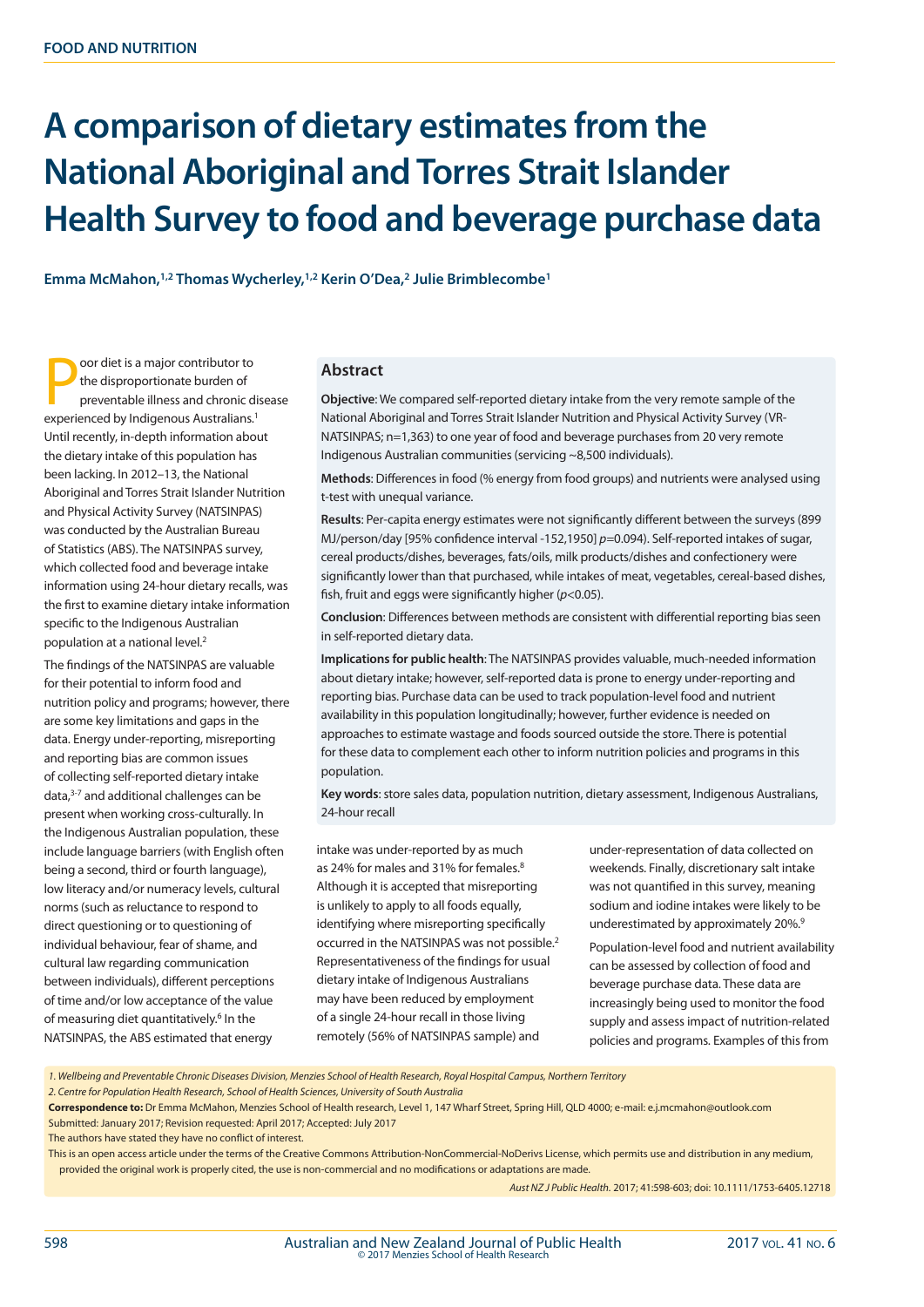recent years include using food and beverage sales data to assess population exposure to specific nutrients such as such sodium, iodine and saturated fat in the United Kingdom.<sup>10</sup> New Zealand,<sup>11</sup> and the United States;<sup>12</sup> assess exposure to health claims in Slovenia;<sup>13,14</sup> monitor impact of a tax on sugar-sweetened beverages in Mexico;<sup>15</sup> calculate the energy density of the diet in Scotland;<sup>16</sup> inform tailored education resources;17 and assess the effectiveness of store-based interventions.18-20 Food and beverage purchase data are objective, therefore not prone to the biases associated with self-reported data.21-23 They can be collected through a number of methods, including collecting electronic point-of-sale data (from retailers), market research surveys or from records collected or retained by consumers (such as receipts).<sup>21</sup> While the cost of obtaining such data can vary greatly, electronic-point of sales purchasing data, where available, can be collected and analysed cost-effectively, relative to selfreported data and with lower burden on individuals.23 This allows for more frequent or ongoing monitoring of food and beverages purchases than is often possible with selfreported surveys.21

In 2012–2013, as part of the baseline period for the 'Stores Healthy Options Project in Remote Indigenous Communities' (SHOP@ RIC), we collected store purchase sales data on all foods and beverages purchased from the community stores of 20 very remote Indigenous communities (servicing ~8,500 individuals) to indicate usual food and nutrient availability.<sup>24</sup> These data were collected in the same time period as the NATSINPAS, providing a unique opportunity to compare estimates from two very different dietary assessment methods. To the authors' knowledge, there have been no published statistical comparisons of population-level self-reported dietary data to food and beverage purchase data. Therefore, the aim of this study was to compare these datasets, and to provide potential insight into the evidence gaps from the NATSINPAS, and discuss evidence gaps and future directions for potential of food and beverage purchase data for monitoring population nutrition.

# **Methods**

### *Food and beverage purchase data collection*

This analysis used 12 months of electronic point-of-sale purchase data on all foods

and drinks sold during the baseline period (July 2012 to June 2013) of the SHOP@ RIC study.24 This study included 20 very remote Indigenous communities located in the Northern Territory of Australia. Inclusion criteria were communities with a population of ≥100 residents, a community store managed by either Arnhem Land Progress Aboriginal Corporation (ALPA; eight communities) or Outback Stores (OBS; 12 communities), and without another food retail store within 20 kilometres. Population characteristics (age, gender and ethnicity distribution) for the 20 communities are shown in Supplementary Table 3. This study was conducted per the guidelines laid down in the Declaration of Helsinki and all procedures related to food and beverage purchase data collection were approved by the human research ethics committees of Northern Territory Department of Health and Menzies School of Health Research (HREC-2012-1711); Central Australia (HREC-12-13) and Deakin University (HREC-2012243). Written consent was obtained from the relevant store board representatives.

Food and beverage purchase sales data on all food and beverage items purchased at the store (and, where applicable, the associated takeaway food outlet) were collected by ALPA and OBS. Data (product codes, quantities sold and weight) were imported into a purposebuilt Microsoft Access database (the Remote Indigenous Stores and Takeaways tool).23 Food and beverage items were matched to a food identification code from the Australian Food and Nutrient survey specific database (AUSNUT 2011-13),<sup>25</sup> with assistance from Food Standards Australia and New Zealand (FSANZ). The food identification codes link to nutrient data<sup>25</sup> and a food grouping system.<sup>26</sup> Where necessary, volumes were converted to weights by multiplying the unit volume by the specific gravity.<sup>25</sup> Product weights were adjusted to reflect the edible portion by multiplying the unit weight by the edible portion.25

#### *NATSINPAS data collection*

In-depth methods for the NATSINPAS are available in the users' guide.<sup>8</sup> Briefly, 2,900 private dwellings were randomly selected across Australia (including remote and nonremote areas) to participate in the NATSINPAS, with a 79% response rate.<sup>2</sup> Between August 2012 and July 2013, trained ABS interviewers collected a single 24-hour dietary recall on all foods and beverages consumed on the

day prior to the interview in person from one adult and one child in each selected household.8 There was a lower proportion of 24-hour recalls collected on Sunday (4%) and Saturday (10%) versus weekdays (Monday 17%, Tuesday 20%, Wednesday 18%, Thursday 18% and Friday 14% – data provided by ABS). Dietary intake was collected using a 5-step automated multi-pass method, modified from the method developed by the Agricultural Research Service of the United States Department of Agriculture.<sup>27</sup> As part of this method, specific prompts were given for a selection of specific foods (including beverages, sweets, snacks, fruit, vegetables, cheese and bread) to remind participants of foods that may have been forgotten. A 'Bush Tucker Prompt Card' and a food model booklet were used to prompt participants about wild-harvested foods they may have consumed and to assist with portion size estimation, respectively.<sup>8</sup>

Reported foods and beverages were categorised by the ABS with assistance from FSANZ according to the Australian Health Survey Food and Supplement Classification system<sup>26</sup> and linked to nutrient data from AUSNUT 2011-13.25 Dietary intake estimates were weighted by population benchmarks (age, sex and area of usual residence).8

Aggregate NATSINPAS dietary data from remote and non-remote Indigenous Australians are available online.<sup>2</sup> Aggregate data from only the 'very remote' Indigenous Australian population (including mean daily nutrient intake and proportion of energy from food groups) were requested from the ABS for the purpose of this analysis, to align the very remote SHOP@RIC population. The resulting dataset provided by ABS was aggregate population weighted data based on a single 24-hour recall from 1,363 individuals residing in very remote Australia (VR-NATSINPAS).

#### *Statistical methods*

Aggregate data from the VR-NATSINPAS included per capita nutrient intakes (weighted mean and relative standard error) and proportion of energy from food groups (weighted mean and margin of error). Relative standard error and margin of error estimates were converted to 95% confidence intervals (95% CIs) as per ABS explanatory notes.<sup>8</sup>

For food and beverage purchase data, daily per capita nutrient availabilities were calculated by dividing the total nutrient contents of all foods and drinks purchased over the study period by the population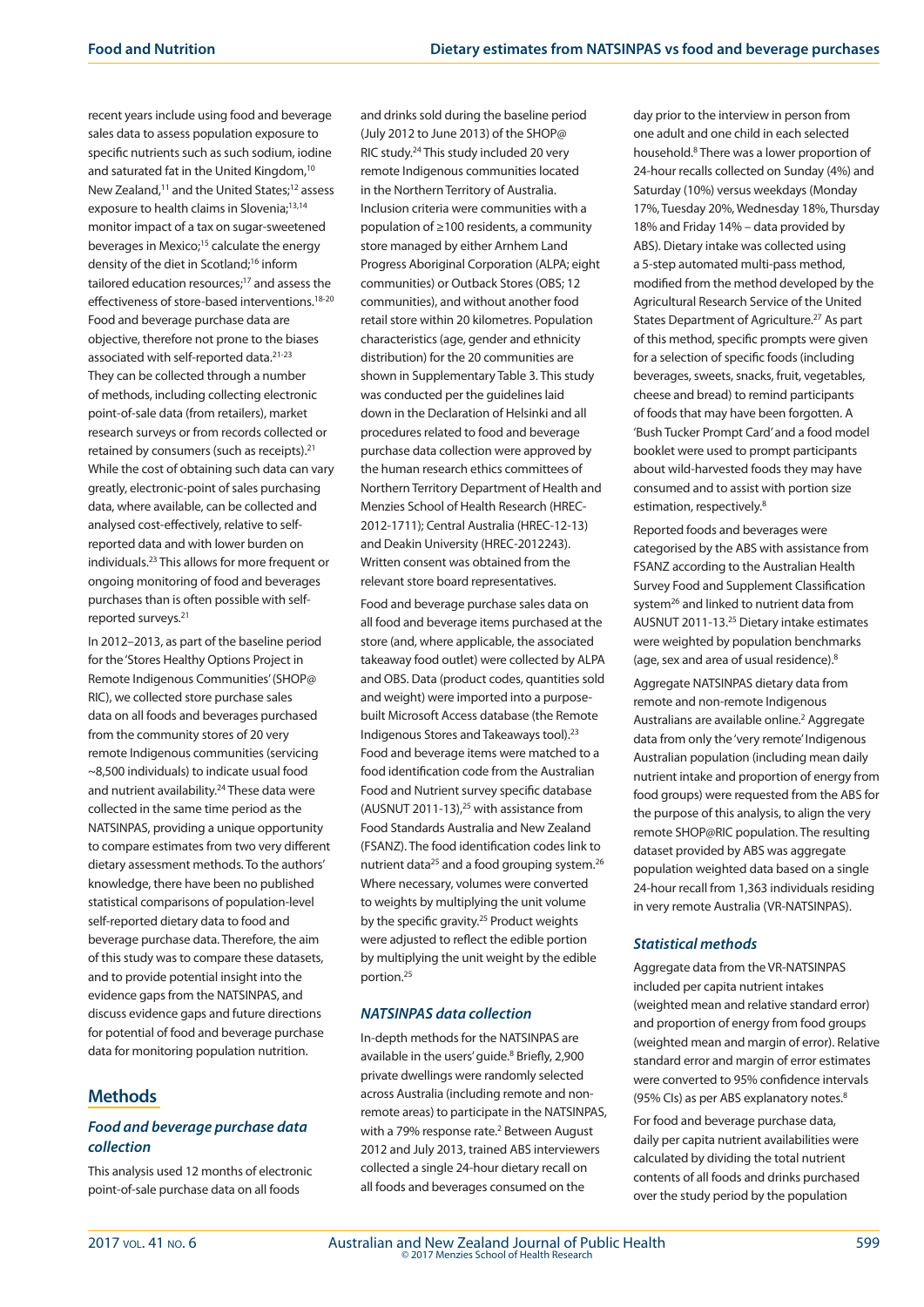Differences between datasets were calculated using t-tests with unequal variance. All data analyses were conducted in STATA (Version 13.1, College Station, TX, USA).

### **Results**

Table 1 shows the per capita nutrient estimates for each dataset. While mean per capita energy availability from food and beverage purchase data was substantially higher than that reported in the VR-NATSINPAS, the difference did not achieve statistical significance. There were, however, significant differences in some macronutrients (Table 1). Carbohydrate and sugar estimates were significantly higher in purchase data (94g [95%CI 51,137] *p=*<0.001; 80g [56,104] *p=*<0.001), respectively, while protein was significantly lower (-28g [-39,-17] *p=*<0.001). Total fat estimates were similar, however poly-unsaturated fat was higher in purchase data (2g [1,3] *p=*0.001). This was due to higher estimates of linoleic and alpha-linoleic acid (1.7g [0.7,2.7] *p=*0.001 and 0.54g [0.38,0.70] *p=*<0.001, respectively), while omega-3 estimates were lower in stores purchase data (-217mg [-285,-149] *p=*<0.001). As expected, there were significant differences in sodium and iodine estimates with sodium being 649mg (356,942; *p=*<0.001) or 33% higher, and iodine being 62µg (38,86; *p=*<0.001) or 45% higher in the purchase data compared to VR-NATSINPAS. There were also considerable differences in some other micronutrients, with potassium (-364 mg [-585,-143] *p=*0.001), phosphorus (-237 mg [-378,-96] *p=*0.001), selenium (-20 µg [-31,-9] *p=*<0.001) niacin equivalents (-12 mg [-16,-8] *p=*<0.001), zinc (-3.6 mg [-5.0,-2.2] *p=*<0.001), vitamin B12 (-2.2 µg [-2.9,-1.5] *p=*<0.001) and Vitamin B6 (-0.22 mg [-0.37,- 0.07] *p=*0.003) being lower in purchase data, while estimates of folate (182 µg [81,283] *p=*<0.001), calcium (99 mg [29,169] *p=*0.006), thiamine (0.41 mg [0.17,0.65] *p=*0.001), and vitamin E (1.4 mg [0.3,2.5] *p=*0.015) were higher (Supplementary Table 1).

There was a significantly higher proportion of energy from sugar products and dishes, cereals and cereal products, non-alcoholic

| Table 1: Comparison of nutrient intake/exposure from VR-NATSINPAS and food and beverage purchase data.                                                     |                     |                      |                            |         |  |  |
|------------------------------------------------------------------------------------------------------------------------------------------------------------|---------------------|----------------------|----------------------------|---------|--|--|
| <b>Nutrient</b>                                                                                                                                            | <b>VR-NATSINPAS</b> | <b>Purchase data</b> | <b>Difference</b>          | P       |  |  |
| Energy (kJ)                                                                                                                                                | 7633 (7170,8097)    | 8532 (7525,9540)     | 899 (-152,1950)            | 0.094   |  |  |
| <b>Macronutrients</b>                                                                                                                                      |                     |                      |                            |         |  |  |
| Protein (q)                                                                                                                                                | 91 (83,99)          | 63 (55,71)           | $-28$ ( $-39, -17$ )***    | < 0.001 |  |  |
| Fat $(q)$                                                                                                                                                  | 61 (58,65)          | 63 (56,69)           | $2(-5,9)$                  | 0.576   |  |  |
| Saturated (q)                                                                                                                                              | 24 (23,26)          | 24 (22,26)           | $0(-3,3)$                  | 1       |  |  |
| Monounsaturated (q)                                                                                                                                        | 23 (22,25)          | 24 (21,26)           | $1(-2,4)$                  | 0.489   |  |  |
| Polyunsaturated (q)                                                                                                                                        | 8(7,9)              | 10(9,11)             | $2(1,3)$ <sup>**</sup>     | 0.001   |  |  |
| Trans (mg)                                                                                                                                                 | 1458 (1281, 1635)   | 1220 (1083,1358)     | $-238(-457,-19)^{*}$       | 0.033   |  |  |
| Carbohydrate (q)                                                                                                                                           | 208 (191,224)       | 302 (260,344)        | 94 (51,137)***             | < 0.001 |  |  |
| Sugar $(q)$                                                                                                                                                | 89 (79,99)          | 169 (146,192)        | 80 (56,104)***             | < 0.001 |  |  |
| Fibre $(q)$                                                                                                                                                | 15 (14,16)          | 18 (15,20)           | $3(1,5)^{*}$               | 0.013   |  |  |
| <b>Minerals</b>                                                                                                                                            |                     |                      |                            |         |  |  |
| $I$ odine ( $\mu$ g)                                                                                                                                       | 137 (127,146)       | 199 (176,222)        | $62(38,86)$ <sup>***</sup> | < 0.001 |  |  |
| Sodium (mg)                                                                                                                                                | 1975 (1824,2126)    | 2624 (2355,2892)     | 649 (356,942)***           | < 0.001 |  |  |
| Note: VR-NATSINPAS = very remote sample of National Aboriginal and Torres Strait Islander Nutrition and Physical Activity Survey; Purchase data = Food and |                     |                      |                            |         |  |  |

*beverage purchase data from 20 very remote Indigenous Australian communities; \*= p<0.05; \*\* = p<0.01; \*\*\* = p<0.001. Difference is SSD - VR-NATSINPAS analysed using t-test with unequal variance. See supplementary table S1 for all nutrients*

beverages (mostly soft drinks), fats and oils (mostly margarine), milk products and dishes (mostly milk) and confectionery and cereal/ nut/fruit/seed bars (mostly chocolate) in the food and beverage purchase data versus VR-NATSINPAS (Figure 1 and Table 2). There was a significantly lower proportion of energy from meat/poultry/game products and dishes, vegetable products and dishes (mostly potato), cereal-based products and dishes, fish and seafood products and dishes, fruit products and dishes, and egg products and dishes (mostly eggs) in the food and beverage purchase data versus VR-NATSINPAS.

# **Discussion**

We compared two methods of measuring population diet in the very remote

Indigenous Australian population. We found that some discretionary food groups, including table sugar, soft drinks, sweet biscuits, processed meats and cordials, were higher in food and beverage purchase data than the VR-NATSINPAS. In contrast, the proportion of energy from fruit, vegetable and meat food groups were less than half of that reported in the VR-NATSINPAS. The discrepancies in types of foods were reflected by differences in some per capita nutrient estimates including protein, total carbohydrate and sugar.

This comparison suggests that the actual dietary intake of Indigenous Australians living in very remote Australia may be less adherent to the Australian Dietary guidelines than that indicated by the NATSINPAS, with higher intake of discretionary foods and sugar, and



*Note: Major food groups26 that provide >2% of total energy for either of the methods are shown. Difference is food and beverage purchase data minus very remote sample of National Aboriginal and Torres Strait Islander Nutrition and Physical Activity Survey.*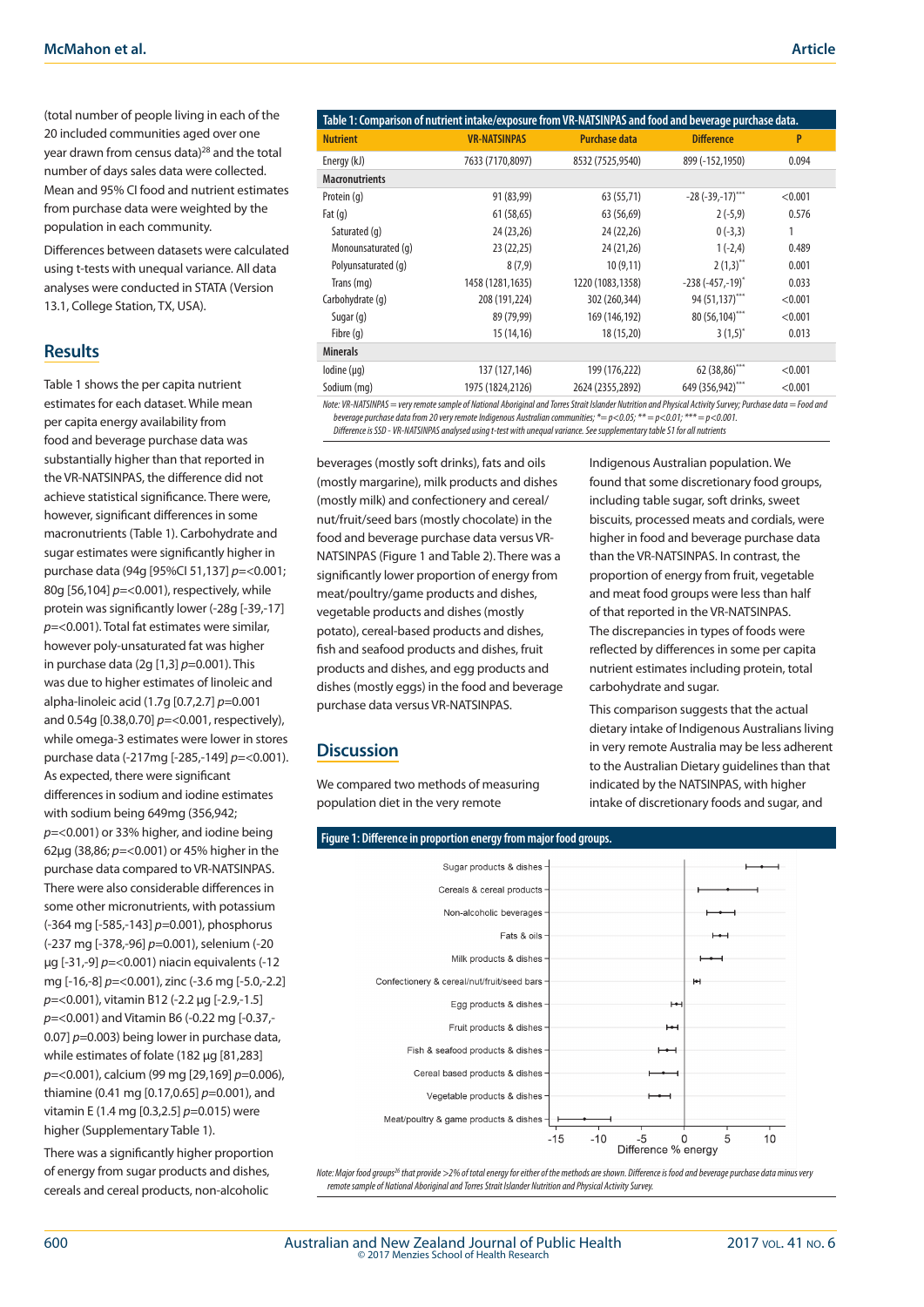lower intakes of most of the five core food groups, protein and some key micronutrients. These differences are consistent with those expected from over- and under-reporting in dietary surveys. It has been well-recognised that foods high in sugar and fat are likely to be under-reported while fruit, vegetable and protein-rich foods are most likely to be overreported.3-7 Lee et al. compared 24-hour recall to weighed dietary intake (combined with observation) in 36 individuals from two very remote Indigenous Australian communities.6 Foods most likely to be omitted in recall were 'discretionary foods', while items most likely to be added were wild-harvested foods, fruit and vegetables. The authors concluded that "relative to weighed dietary intake, the 24 hour recall method tended to over-estimate the intake of protein, fat and most vitamins and minerals, and under-estimate intake of

refined and complex carbohydrate",<sup>6</sup> which is mostly consistent with our comparison of self-reported intake and food/drink purchases in the present study. Lee et al. also found that using store derived data to estimate dietary intake was the most acceptable to community members, and that estimated intake of most nutrients using this method lay within the 95% confidence intervals of weighed intake.<sup>6</sup>

Energy under-reporting is common with selfreported dietary intakes; a pooled analysis of five studies comparing energy intake from 24-hour recall found that energy intake was under-reported by 15% (range between individual studies 6–28%) when compared to doubly labelled water.<sup>29</sup> We previously calculated a population-weighted estimated energy requirement of 8.9MJ/day.19 Per capita energy estimates from the food and beverage

| Table 2: Comparison of food groups (percentage energy from major and sub-major food groups) using VR- |                     |                      |                                         |                |  |  |  |
|-------------------------------------------------------------------------------------------------------|---------------------|----------------------|-----------------------------------------|----------------|--|--|--|
| NATSINPAS and food and beverage purchase data.                                                        |                     |                      |                                         |                |  |  |  |
| <b>Food group</b>                                                                                     | <b>VR-NATSINPAS</b> | <b>Purchase data</b> | <b>Difference</b>                       | P              |  |  |  |
| <b>Cereals &amp; cereal products</b>                                                                  | 23.2% (20.3-26.1)   | 28.3% (26.3,30.3)    | $5.1\%$ (1.6,8.5)**                     | 0.004          |  |  |  |
| Regular breads/rolls                                                                                  | 11.4% (10.1-12.7)   | 13.5% (12.4,14.7)    | $2.1\% (0.4, 3.8)^*$                    | 0.013          |  |  |  |
| Flours & other cereal grains/starches                                                                 | $4.8\%$ (3.2-6.4)   | 10.3% (8.4,12.1)     | $5.5\%$ (3.1,7.8)***                    | < 0.001        |  |  |  |
| Pasta/pasta products (without sauce)                                                                  | $2.3\%$ (0.8-3.8)   | $2.6\%$ (2.3, 2.8)   | $0.3\%(-1.2,1.8)$                       | 0.724          |  |  |  |
| Breakfast cereals/ready to eat                                                                        | $2.8\%$ (2.1-3.5)   | $1.7\%$ (1.5,2.0)    | $-1.1\%$ ( $-1.8, -0.3$ ) <sup>**</sup> | 0.005          |  |  |  |
| Sugar products & dishes                                                                               | $3.5\%$ (2.9-4.1)   | 12.6% (10.6,14.5)    | $9.1\%$ (7.2,11.0)***                   | < 0.001        |  |  |  |
| Sugar/honey & syrups                                                                                  | $3.1\% (2.5-3.7)$   | 11.4% (9.3,13.4)     | $8.3\%$ (6.2, 10.3)***                  | < 0.001        |  |  |  |
| Meat/poultry/game products & dishes                                                                   | 23.2% (20.3-26.1)   | 11.5% (10.4,12.6)    | $-11.7\%$ ( $-14.8,-8.6$ )***           | < 0.001        |  |  |  |
| Beef/sheep/pork unprocessed                                                                           | $7.5\%$ (5.4-9.6)   | $4.0\%$ $(3.4, 4.5)$ | $-3.5\%$ (-5.7,-1.4)**                  | 0.001          |  |  |  |
| Processed meat                                                                                        | $1.8\%$ (1.3-2.3)   | $2.9\%$ (2.4,3.4)    | $1.1\%$ (0.4,1.8) <sup>**</sup>         | 0.001          |  |  |  |
| Poultry/feathered game                                                                                | $2.4\%$ (1.7-3.1)   | $2.4\%$ (1.7,3.1)    | $0.0\%$ (-1.0,1.0)                      | 0.971          |  |  |  |
| Mixed dishes (poultry/feathered game)                                                                 | 2.9% (1.9-3.9)      | $0.7\%$ $(0.5,1.0)$  | $-2.2\%$ (-3.2,-1.1)***                 | < 0.001        |  |  |  |
| Mixed dishes (beef/sheep/pork/game)                                                                   | $4.0\%$ (2.5-5.5)   | $0.6\%$ $(0.4, 0.8)$ | $-3.4\%$ (-4.9,-1.9) <sup>***</sup>     | < 0.001        |  |  |  |
| Non-alcoholic beverages                                                                               | $6.9\%$ $(5.8-8.0)$ | 11.1% (9.8,12.4)     | 4.2% $(2.6,5.9)$ ***                    | < 0.001        |  |  |  |
| Soft drinks/flavoured mineral waters                                                                  | $3.6\%$ (2.6-4.6)   | $6.8\%$ (5.9,7.7)    | $3.2\%$ (1.9,4.5)***                    | < 0.001        |  |  |  |
| Cordials                                                                                              | $1.3\%$ (0.8-1.8)   | $2.3\%$ (1.8,2.8)    | $1.0\%$ (0.3,1.7) <sup>**</sup>         | 0.006          |  |  |  |
| Milk products & dishes                                                                                | $7.4\%$ (6.5-8.3)   | 10.5% (9.6,11.5)     | $3.1\%$ (1.8,4.4)***                    | < 0.001        |  |  |  |
| Dairy milk (cow/sheep/goat)                                                                           | $4.7\%$ (4.1-5.3)   | $7.5\%$ (6.7,8.4)    | $2.8\%$ (1.9,3.8)***                    | < 0.001        |  |  |  |
| Cereal based products & dishes                                                                        | 11.6% (10.3-12.9)   | $9.1\% (8.0, 10.2)$  | $-2.5\%$ (-4.1,-0.8) <sup>**</sup>      | 0.003          |  |  |  |
| <b>Sweet biscuits</b>                                                                                 | $1.7\%$ (1.0-2.4)   | $3.1\% (2.7, 3.4)$   | $1.4\%$ $(0.6, 2.1)$ ***                | < 0.001        |  |  |  |
| Pastries                                                                                              | $2.7\%$ (2.0-3.4)   | $2.8\%$ (2.1,3.4)    | $0.1\% (-0.9, 1.0)$                     | 0.895          |  |  |  |
| Mixed dishes (cereal)                                                                                 | $4.1\%$ (3.1-5.1)   | $2.1\%$ (1.8,2.5)    | $-2.0\%$ (-3.0,-0.9) <sup>***</sup>     | < 0.001        |  |  |  |
| Cakes/muffins/scones/cake-type desserts                                                               | $2.6\%$ (1.9-3.3)   | $0.8\%$ $(0.7,1.0)$  | $-1.8\%$ (-2.5,-1.1) <sup>***</sup>     | < 0.001        |  |  |  |
| Fats & oils                                                                                           | $2.0\%$ (1.6-2.4)   | $6.2\% (5.3,7.0)$    | $4.2\%$ $(3.3,5.0)$ ***                 | < 0.001        |  |  |  |
| Margarine & table spreads                                                                             | $1.0\% (0.7-1.3)$   | $4.1\%$ (3.7,4.4)    | $3.1\%$ (2.6,3.5)***                    | < 0.001        |  |  |  |
| Confectionery & cereal/nut/fruit/seed bars                                                            | $1.0\%$ (0.7-1.3)   | $2.4\% (2.2, 2.7)$   | $1.4\%$ $(1.1, 1.8)$ ***                | < 0.001        |  |  |  |
| Vegetable products & dishes                                                                           | $4.8\%$ (3.6-6.0)   | $1.9\%$ (1.5,2.3)    | $-2.9\%$ (-4.2,-1.7) <sup>***</sup>     | < 0.001        |  |  |  |
| Potatoes                                                                                              | $3.4\%$ (2.2-4.6)   | $1.0\% (0.7, 1.3)$   | $-2.4\%$ (-3.7,-1.2) <sup>***</sup>     | < 0.001        |  |  |  |
| Fruit products & dishes                                                                               | $2.8\%$ (2.2-3.4)   | $1.4\%$ (1.1,1.6)    | $-1.4\%$ (-2.1,-0.8) <sup>***</sup>     | < 0.001        |  |  |  |
| Egg products & dishes                                                                                 | $2.1\%$ (1.5-2.7)   | $1.2\%$ (1.1,1.3)    | $-0.9\%$ (-1.5,-0.3) <sup>**</sup>      | 0.003          |  |  |  |
| Fish & seafood products & dishes                                                                      | $2.4\%$ (1.4-3.4)   | $0.4\%$ $(0.3, 0.5)$ | $-2.0\%$ (-3.0,-1.0) <sup>***</sup>     | < 0.001        |  |  |  |
| <b>Alcoholic beverages</b>                                                                            | $4.5\%$ (2.3-6.7)   |                      |                                         | $\overline{a}$ |  |  |  |

*Note: Major or sub-major food groups<sup>26</sup> that provide >2% of total energy for either of the methods are shown. Dash (-): not collected by purchase data. VR-NATSINPAS = very remote sample of National Aboriginal and Torres Strait Islander Nutrition and Physical Activity Survey; Purchase data = Food and beverage purchase data from 20 very remote Indigenous Australian communities;* 

*\*= p<0.05; \*\* = p<0.01; \*\*\* = p<0.001. Difference is SSD - VR-NATSINPAS analysed using t-test with unequal variance.* purchase sales data were 96% [95%CI 85- 108%] of the estimated energy requirement, while estimates from the VR-NATSINPAS were 86% [81-91%]; however, the difference in estimated energy did not achieve statistical significance. Per capita energy estimates may have been underestimated in the food and beverage purchase data due to not collecting data on alcohol beverages (although most included communities have restrictions on alcohol sales) and foods sourced outside the store

# *Limitations and evidence gaps for estimating population diet with purchase data*

There are some key limitations of using food and beverage purchase data as a surrogate for population dietary intake. It is difficult to estimate the contribution of foods sourced outside of the store, such as from other service providers/food vendors or wildharvested foods, to usual dietary intake. Communities included in the present study did not have food vendors in the community outside of the primary store, and the median distance to the nearest competitor was 81.5 km (range 25–443 km), which increases the likelihood that most food and beverage purchases were captured. Further we have previously analysed the proportion of food sourced from within community stores compared to other service providers (including school and aged care programs) in three very remote Indigenous communities and found that ~98% of energy was derived from stores compared to other vendors, although this study did not measure wildharvested foods.30

The contribution of wild-harvested foods to the modern day Indigenous Australian diet is difficult to quantify. There is little current information on the types and amounts of wild-harvested foods consumed by this population, although the contribution to energy is likely to be small at the populationlevel.<sup>6</sup> Lee et al. estimated that traditional foods contribute less than 5% of energy intake.31 In the VR-NATSINPAS, only 2.5% of energy came from wild-harvested food categories (all from the wild-harvested meats; Supplementary Table 2); however, the NATSINPAS did not specifically aim to document wild-harvested versus commercially obtained foods. Foods that fall within 'wild-harvested' categories are those reported as being consumed in the NATSINPAS for which there was not a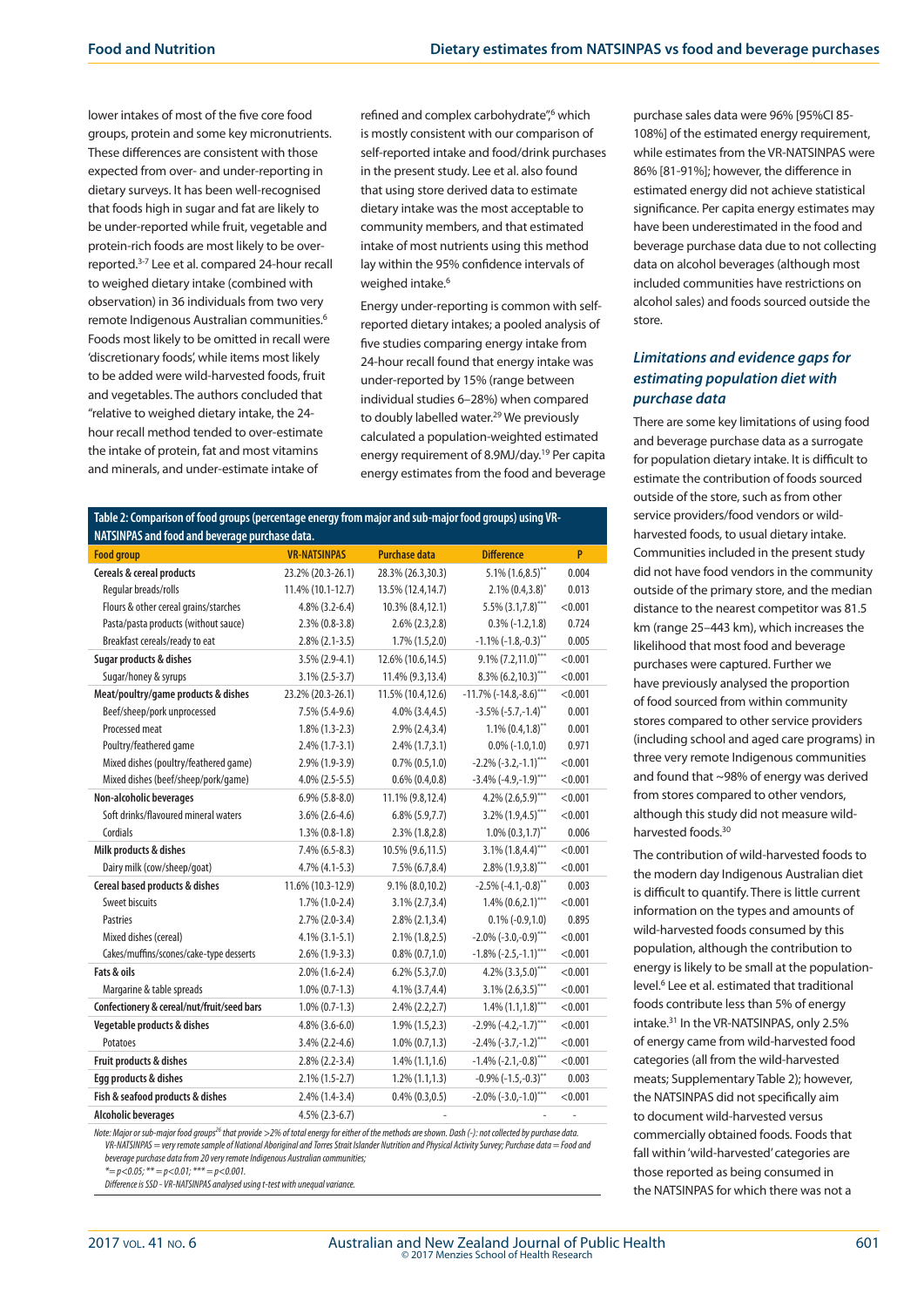pre-existing food identification code, and that are usually not commercially available. For example, sting-ray would be coded as 'wild-harvested', whereas fin fish that had been wild-caught would not. Therefore, the NATSINPAS data cannot be used to quantify intake of wild-harvested foods. A survey conducted as part of the SHOP@ RIC study found that 89% of respondents reported consuming traditional foods at least fortnightly and 71% at least weekly, although quantities were not measured.32 Traditional foods may still play a role in the Indigenous Australian diet and further research is warranted to estimate the contribution of wild-harvested foods to dietary intake.

A further limitation to using food and beverage purchase data as a surrogate for dietary intake is that it is difficult to estimate the proportion of foods or beverages purchased and not consumed (i.e. food wastage). Some studies using sales data make assumptions about the proportion of food wasted (e.g. 10% wastage applied by Ransley et al.);<sup>33</sup> this also has limitations as it is unlikely that all foods are wasted equally.34,35 A comprehensive report from the UK reported that 18% of food purchased is wasted, with vegetables, bread and fruit most likely to be wasted.34,35 While there is no quantitative data on food wastage specific to remote Indigenous Australian communities, the limited available evidence suggests that wastage may be relatively low.36 Food wastage was rare in the traditional hunter–gatherer lifestyle, even in times of abundance.36 In 1991, O'Dea et al. suggested that tendency to prevent food wastage was retained, with the general principle being 'if food is there, it is eaten<sup>'36</sup> Brimblecombe et al. took an ethnographic approach, augmented by interviews, to characterise factors informing food choice in a remote Indigenous community.37 Participants reported avoiding purchasing highly perishable foods, favouring long-life foods and sharing foods between households, all of which may reduce food wastage.37 Without quantitative data specific to the remote Indigenous Australian context, assumptions about wastage are unreliable, and subsequently no wastage factor was attributed to the food and beverage purchase data in the present study.

While food and beverage purchase data provide useful and timely information about population food and nutrient exposure, it does not provide information about subgroups within a population (e.g. pregnant women, children etc.). Further, understanding of the context of how, where and why foods and drinks are consumed, as well as understanding the broader food environment, is essential to planning and evaluating food and nutrition policy and programs.37 Despite these limitations, at the population level, food and beverage purchase data present a method that is (in many cases) relatively inexpensive, timely and non-intrusive.23 Of the five methods used by Lee et al.<sup>6</sup> to measure dietary intake, the only method rated as acceptable to the community was the store turnover method, which was rated as 'high acceptability'. Further, using objective food and beverage purchase data reduces or eliminates many of the errors inherent in self-reported data, such as under-reporting, response bias and reporting bias.

#### *Limitations of this comparison*

Some differences seen in individual food types between the two methods may be due to the way foods are categorised; for example, mixed foods may fall into different categories depending on whether individual ingredients are entered in the NATSINPAS (e.g. entering all ingredients of a sandwich separately or entering a food identification code relating to that type of sandwich). FSANZ has recently released the Australian Dietary Guidelines database,<sup>38</sup> in which the contribution from the five core food groups in the Australian Dietary Guidelines, as well as sub-classifications within food groups, is specified for each of the food identification codes. These data were not available for the NATSINPAS at the time of analysis, therefore we could not include this level of detail in the present comparison; however, this database will help to provide more in-depth information to compare dietary data across datasets and to dietary guidelines in the future.

A further limitation is that the sampling methods differed between the surveys. The ABS aimed to collect a representative sample of Indigenous Australians across Australia while the SHOP@RIC study included only Northern Territory communities, and did not include communities with <100 residents or those with competing stores, which may limit the generalisability of the data to the total population living in remote Indigenous communities. Nevertheless, SHOP@RIC communities were wide-spread across both coastal and inland locations in the Northern

Territory, and were representative in relation to age and gender demographics when compared to the entire Australian very remote Indigenous Australian population (Supplementary Table 3).28 Residents in the 20 SHOP@RIC communities represent 10% of the entire population of Indigenous Australians who reside in very remote parts of Australia (44% of who live in the Northern Territory).28

Strengths of the study include that the datasets were collected during the same time period (between 2012–2013), used the same nutrient databases and classification system and provide dietary intake estimates for large samples (1363 in VR-NATSINPAS and ~8,500 individuals using the food and beverage purchase data). Further, as these datasets were not specifically collected for this comparison, comparing the two methods did not burden communities.

# *Policy implications and future directions in the remote Indigenous setting*

Using food and beverage purchase data as an indicator of population diet has enabled researchers and local policy makers to circumvent some of the challenges of collecting dietary data in the remote Indigenous Australian population, while minimising burden on the community. Beyond examining the effectiveness of research interventions, these data can be extremely useful as a monitoring and feedback tool to empower decision makers to improve the health of their communities. For example, in the remote Indigenous Australian setting, store committees often represent the community to make decisions regarding the store. Markers of dietary intake are valuable to store committees in making decisions regarding the food supply (e.g. modifying product availability within the store). We are currently investigating opportunities to develop a longitudinal monitoring system with a larger representative sample of stores (or other food vendors) servicing very remote Indigenous Australian communities to inform the development of local, state-wide and national food and nutrition policy and programs.

There is potential for food and beverage purchase data to complement selfreported data such as that collected by the NATSINPAS,39 particularly as the measurement errors inherent in purchase data are likely to be independent from those inherent in self-